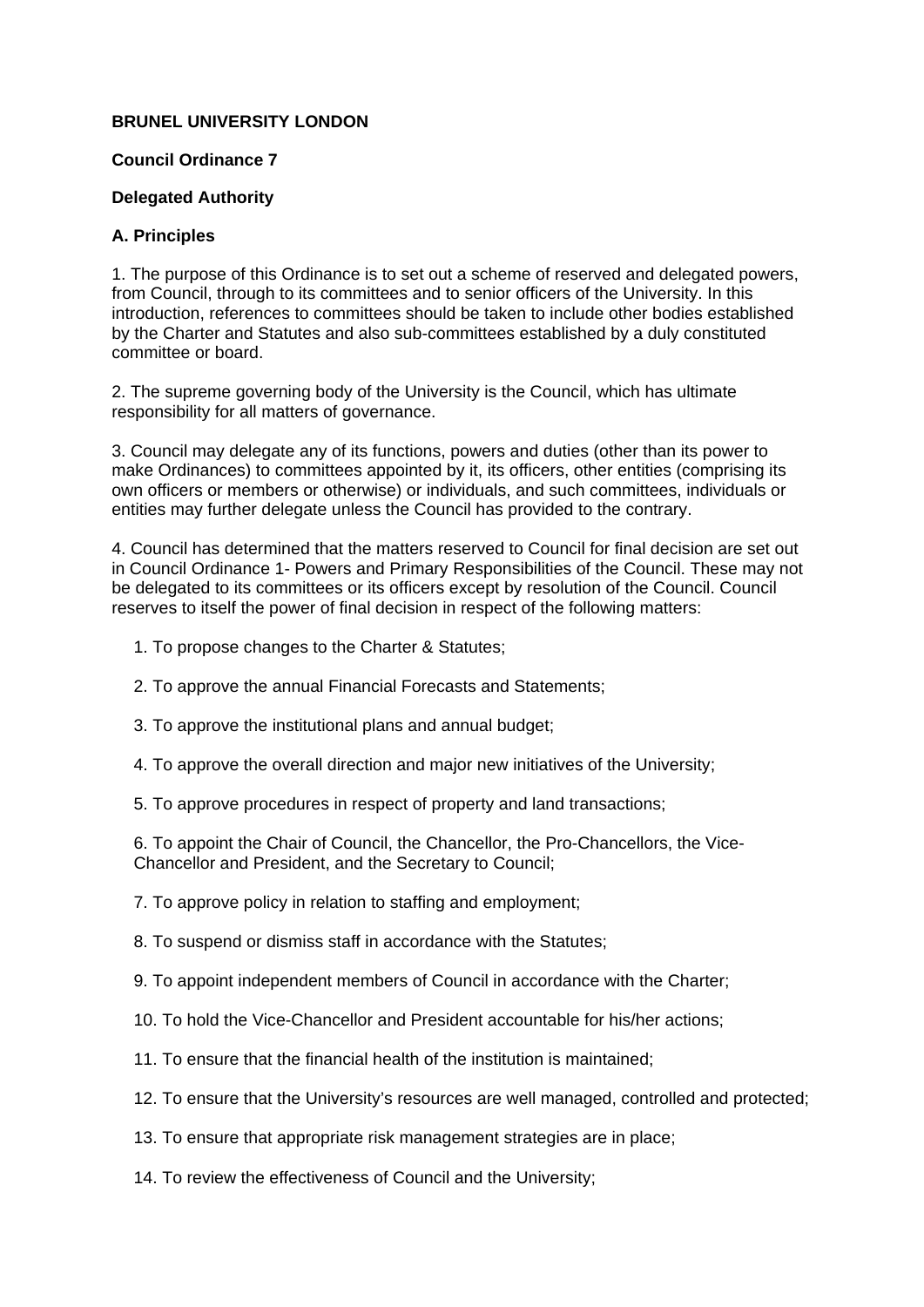15. To approve Ordinances and other instruments of governance, other than academic regulations, with the Charter & Statutes;

16. To approve amendments to the Constitution of the Students' Union.

#### Action in Emergencies

Notwithstanding the reservation of these powers, the Chair of Council or the designated deputy has the authority to exercise any of them in consultation with the Vice-Chancellor and President or designated deputy. Such action may be taken only where it would be inappropriate to wait for the matter requiring consideration to be brought to a scheduled meeting of the Council. Before reaching a decision on any such matter the Chair of Council and the other persons must first consider whether the matter is of such significance that a special meeting of Council should be called. The Chair of Council is required to report to the next scheduled meeting of Council upon the exercise of such powers. Only the most exceptional circumstances would warrant the Chair in taking such action.

5. Council retains ultimate responsibility for all of its functions, even where delegated, and therefore it is expected that reports will be received as appropriate to enable Council to maintain a monitoring role. The scheme of reserved powers and functions requires Council's approval for any amendment within this framework.

6. Council may arrange for the discharge of certain of its functions by a relevant committee or, where appropriate, by a senior officer. By the same principle a committee or a senior officer may delegate their own functions.

7. This scheme identifies where the responsibility for Council's functions lies, and any matters which have been reserved by a committee or senior officer for decision. This Ordinance sets out high-level delegation and should be read in conjunction with the Charter Statutes, Ordinances and Regulations, of the University.

8. Unless an issue is explicitly reserved for decision, then it is assumed that the relevant committee or senior officer who is responsible for that particular function has the delegated power to act. A senior officer may, with the agreement of the Vice-Chancellor and President and the relevant Chair, report any matter to Council or the relevant committee for a decision if this is regarded as necessary.

9. Where a power is not expressly reserved for Council, nor specifically delegated to a committee or senior officer, that power is assumed to be delegated to the Vice-Chancellor and President.

## **B. Decisions Devolved to Council Committees**

1. Council shall determine those matters on which decision may be reached by its Committees and their actions reported to it. All other matters are reserved to Council for its decision.

2. The matters in which decision must be made by Council and the areas in which decision may be made by Council committees shall be set out in appendices to the Regulation and shall be kept under annual review.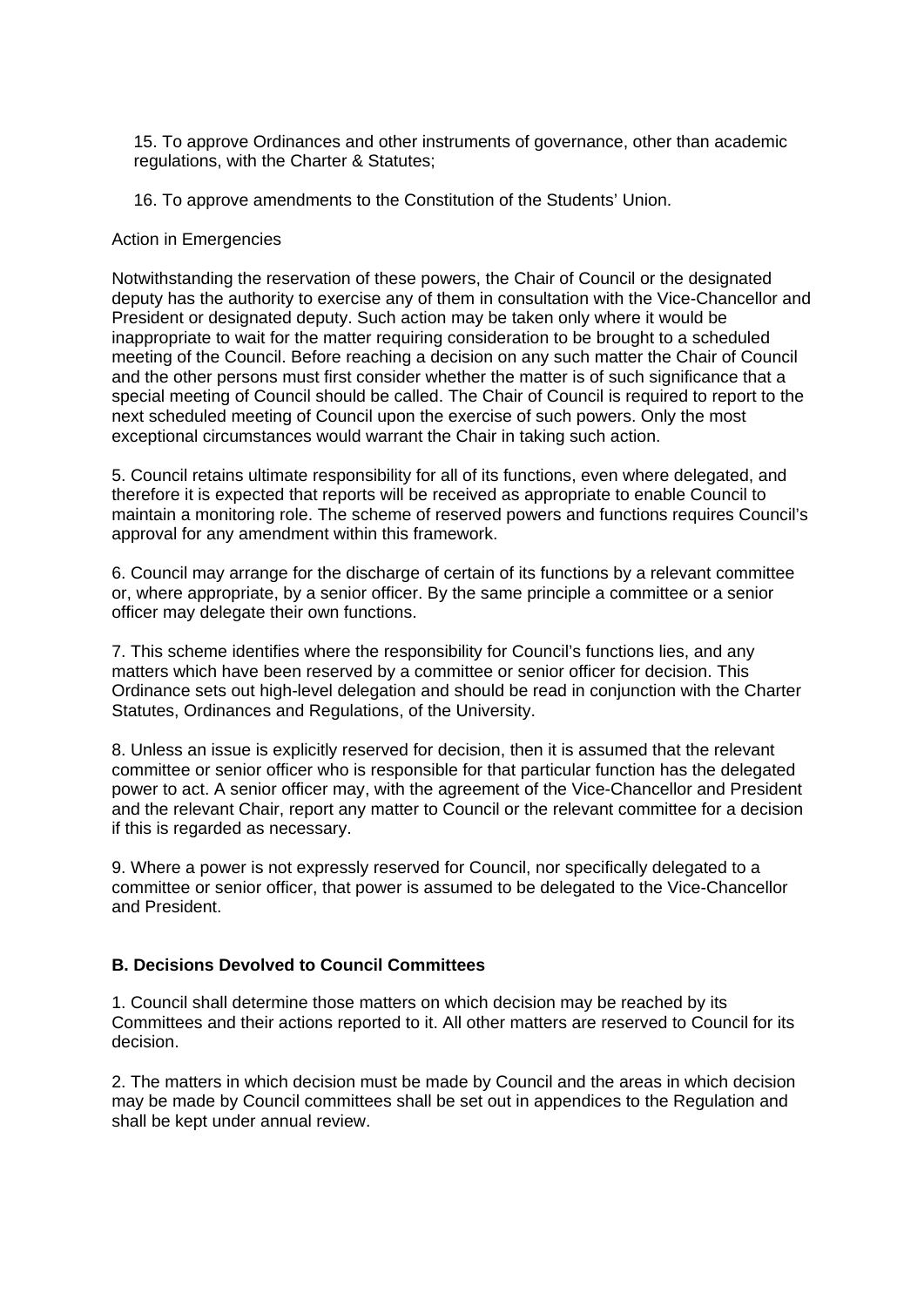3. Council may seek recommendations from its committees on matters reserved to Council for final decision. In making its decision Council may take account of, but shall not be bound by, Committee recommendations.

4. All Council committees shall record in the Minutes all decisions made under powers devolved from Council. The Minutes of the meetings shall be lodged with the Secretary to Council.

5. All Council committees shall, annually, consider their terms of reference and review the business transacted over the year and shall consider whether their devolved powers of decision making are appropriate. Where appropriate, committees shall recommend to Council changes in their devolved powers.

6. The Council shall consider the recommendations from its committees and shall make such amendments to the devolution of decision making as it considers appropriate, bearing in mind its overall responsibilities under the Charter and Statutes, primary legislation, memoranda of understanding with funding agencies or other instruments.

7. Finance Committee:

7.1 Reserved to Council for final decision

- 1. Terms of reference of Finance Committee
- 2. Regulation of University dues

3. Approval of a financial strategy setting out the parameters to be taken into account in the development of the annual budget

4. Approval of the annual consolidated budget of the University

5. Adoption of annual financial statements incorporating Finance Committee's annual report

6. Approval and amendment of treasury management policy statement

7. Approval and amendment of borrowing framework

8. Approval of assets offered as security for loans

9. Approval of capital expenditure programme within which Finance Committee can make the specific authorisations set out in the Financial Regulations

10. Decisions in principle to dispose of freehold and long leasehold interests

11. Establishment, winding up or disposal of subsidiary companies, acquisition or disposal of other participating interests, nomination of directors to subsidiaries and other entities in which the University has a participating interest, and participation in joint ventures

12. Approval of Financial Forecasts for submission to the Office for Students (OFS) with Annual Operating Statement.

7.2 Delegated to Finance Committee with report of action to Council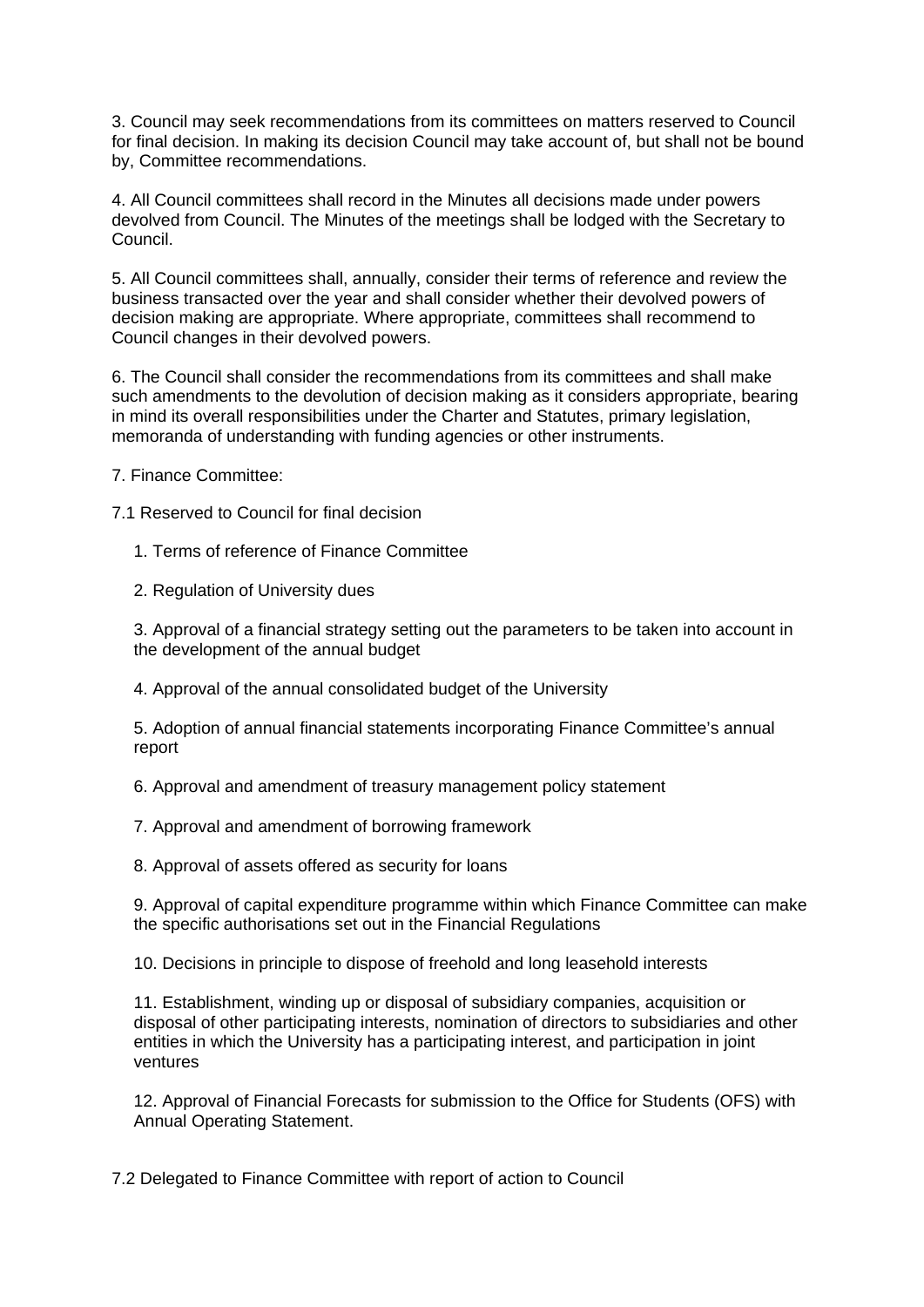1. Contributing a financial framework to the Strategic Plan (but note that Council reserves to itself the final decision on the Plan as a whole)

2. Annual review of financial strategy

3. Authorisation of capital expenditure

4. Setting of income assumptions for the budget process

5. Approval of annual budgets for trading activities (excluding setting of residential rents) and self-financing institutes

6. Approval of procedures pursuant to the Financial Regulations

7. Approval of annual treasury plan

8. Approval of list of approved counterparties and limits

9. Approval of treasury systems document

10. Setting of limits within Council's borrowing framework for negotiation of borrowing terms by the Chief Financial Officer

11. Setting of limits within Council's Treasury Management Policy Statement for negotiation of terms of bank and dealing mandates by the Chief Financial Officer

12. Setting of limits within Council's Treasury Management Policy Statement for negotiation by the Chief Financial Officer of terms of reference of external investment managers

13. Powers to impose exceptional monitoring and control arrangements in the interests of maintaining financial control and ensuring compliance with the OFS and other funding agreements and legal and contractual obligations

14. Detailed decisions on disposal of freehold and long leasehold interests within limits set by Council's decision in principle

15. Management of exposure to exchange rate and interest rate fluctuations

16. Periodic market testing in respect of clearing bank, investment management and insurance services and taking action thereon.

8. Audit Committee:

8.1 Reserved to Council for final decision

1. To appoint and determine the remuneration of the Auditor or Auditors

2. Approval of the Audit Committee's Annual Report.

8.2 Delegated to Audit Committee with report of action to Council

1. To gain assurance that the University's risk management, internal control and governance arrangements are adequate and effective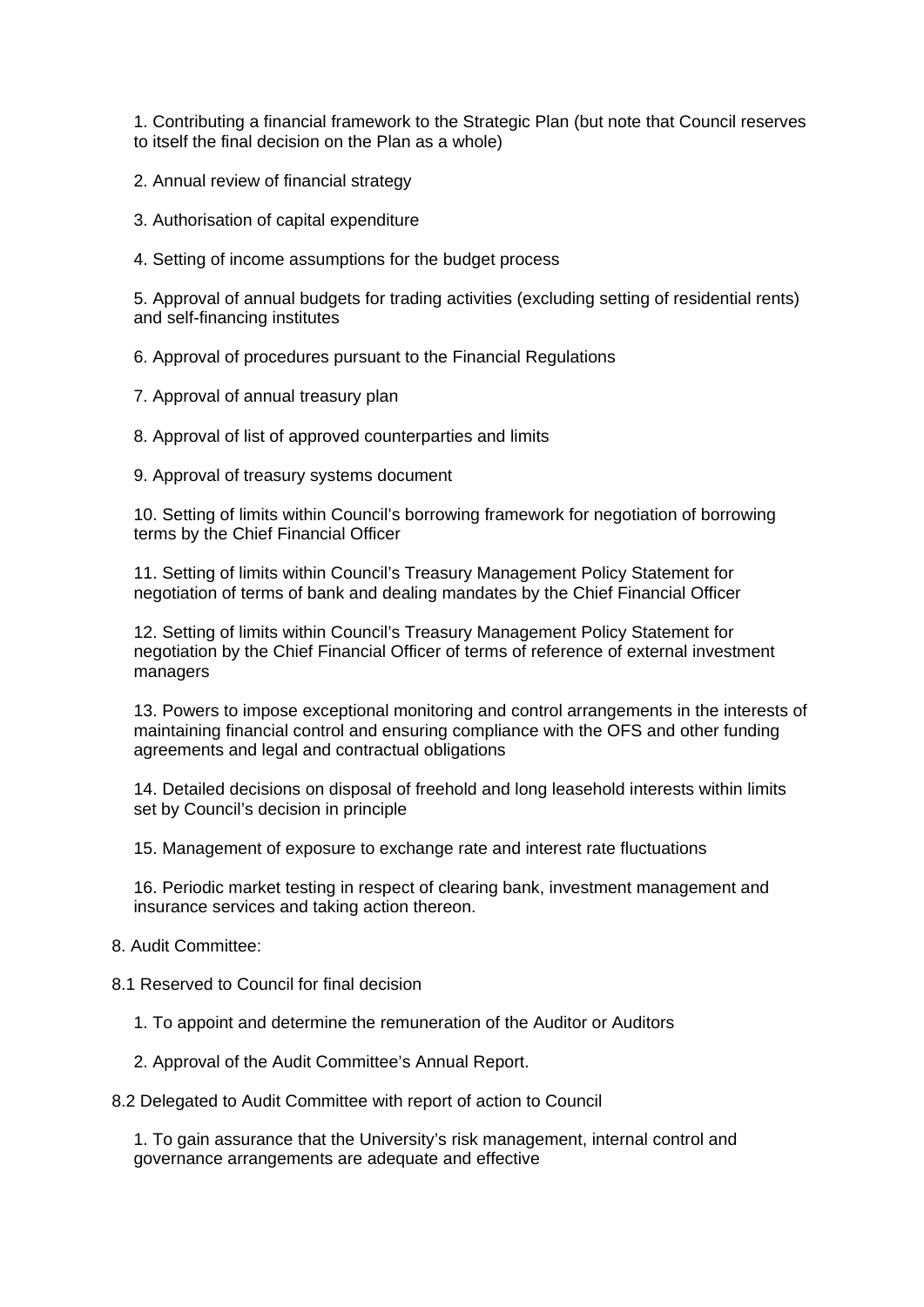2. To advise on the appointment, remuneration, deployment and effectiveness of the auditors

3. Monitor the implementation of agreed audit-based recommendations

4. To oversee the University's policy on fraud and irregularity

5. To oversee the management and quality assurance processes of data submitted to funding and statutory bodies.

6. To oversee arrangements to promote economy, efficiency and effectiveness

7. To consider the annual financial statements in the presence of the external auditor and to make recommendations to Council as to their approval

8. To investigate any activity within its terms of reference, seek any information it requires from any employee, obtain outside legal or other independent professional advice of up to £10,000 per annum.

9. Remunerations Committee:

9.1 Delegated to Remunerations Committee with report of action to Council

1. To determine the salary and terms and conditions of the Vice-Chancellor and President

2. To review severance arrangements for members of staff remunerated in excess of £70,000.

10. Nominations Committee:

10.1 Reserved to Council for final decision

- 1. To appoint Council Members
- 2. To appoint the Chair and Provost
- 3. To appoint the Chancellor, the Pro-Chancellors and the Vice-Chancellor and President.

10.2 Delegated to Nominations Committee with report of action to Council

1. To make recommendations to the Council of persons for appointment to the Council

2. To recommend to the Council the composition of Council Committees and the Council members to fill vacancies on joint committees of the Council and the Senate

3. To make recommendations to the Council of persons for appointment as members of the University Court

4. To oversee the election of Council members including that of the positions of Chair and Deputy Chair

5. To advise the Council on all matters relating to the governance at the University including periodic reviews of the Charter, Statutes, Ordinances and other policies and regulations.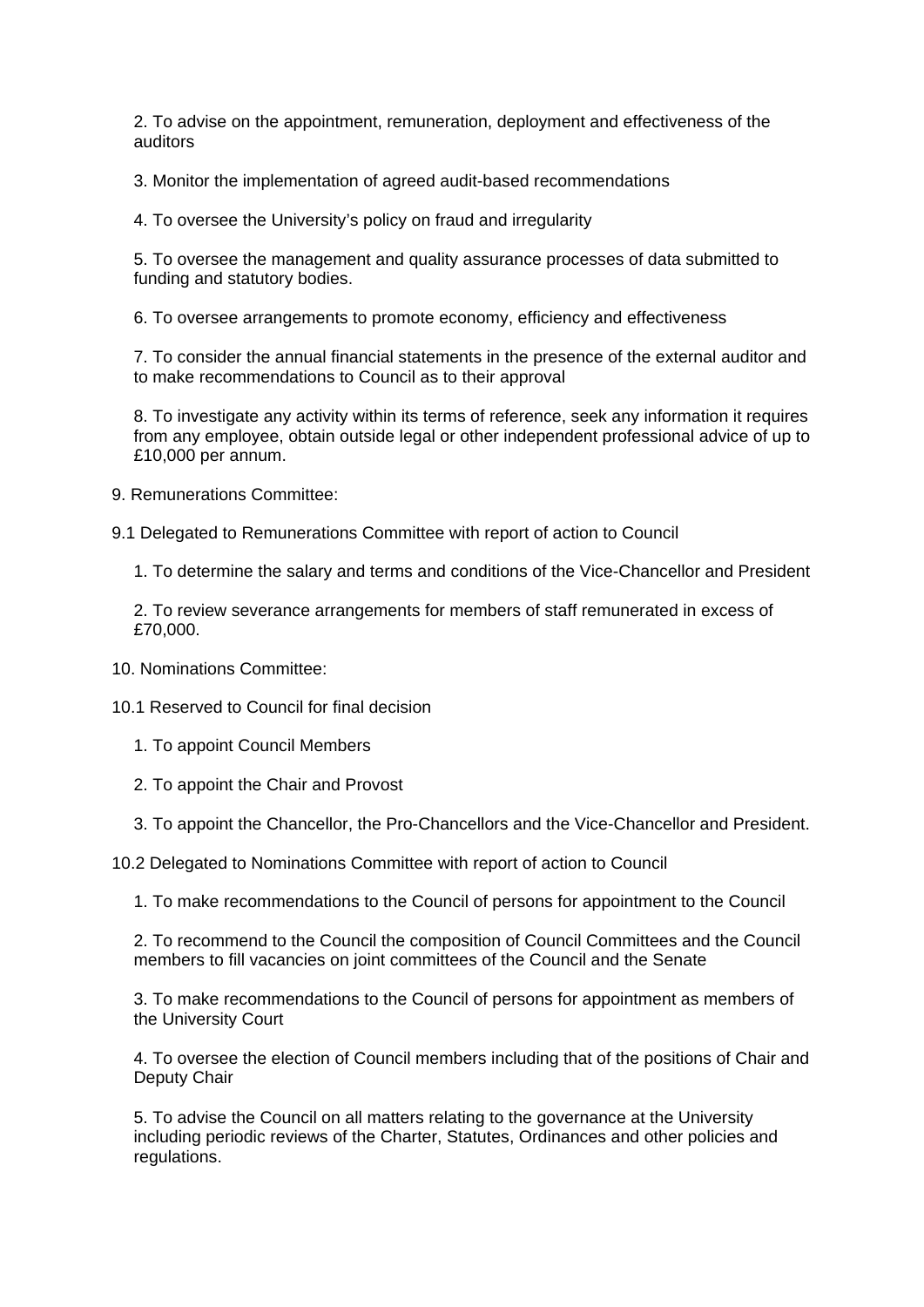6. To appoint the Chair of the Special Projects Committee.

## **C. Executive Board**

1. Matters reserved to Council for final decision are set out in Council Ordinance 1- Powers and Primary Responsibilities of the Council

2. Matters delegated to Executive Board

1. To advise on the development of the overall strategy of the University and to recommend the draft strategic plan and supporting strategies for approval

2. To agree priorities and develop the long-term academic and business plans

3. To review the strategic plan annually

4. To ensure that the University is managed effectively and that appropriate legal compliance structures are in place

5. To oversee the appointment processes for the Provost, Vice-Provosts, Vice-Provosts and Deans and other senior staff

6. To oversee the annual planning and budgeting process

7. To hold cost centres to account for the delivery of their plans and budgets and achievement of their KPIs

8. To oversee the planning process for student numbers, targets and populations

9. To oversee the development of the infrastructure strategy

10. To oversee the University's international strategy

11. To oversee the marketing and communication activities of the University

12. To approve major projects in line with the financial authority delegated to the Vice-Chancellor and President

13. To formulate tuition fee policy and levels in accordance with the powers delegated by **Council** 

14. To approve the terms of scholarships/bursaries and the University's annual submission to OFFA

15. To review the risk register annually to ensure that risk is being effectively managed, advising Audit Committee and Council accordingly

16. To review recommendations from the Honorary Degrees Committee regarding the award of honorary degrees and fellowships of the University for the consideration of Council

17. The terms of reference of Executive Board's Sub-Committees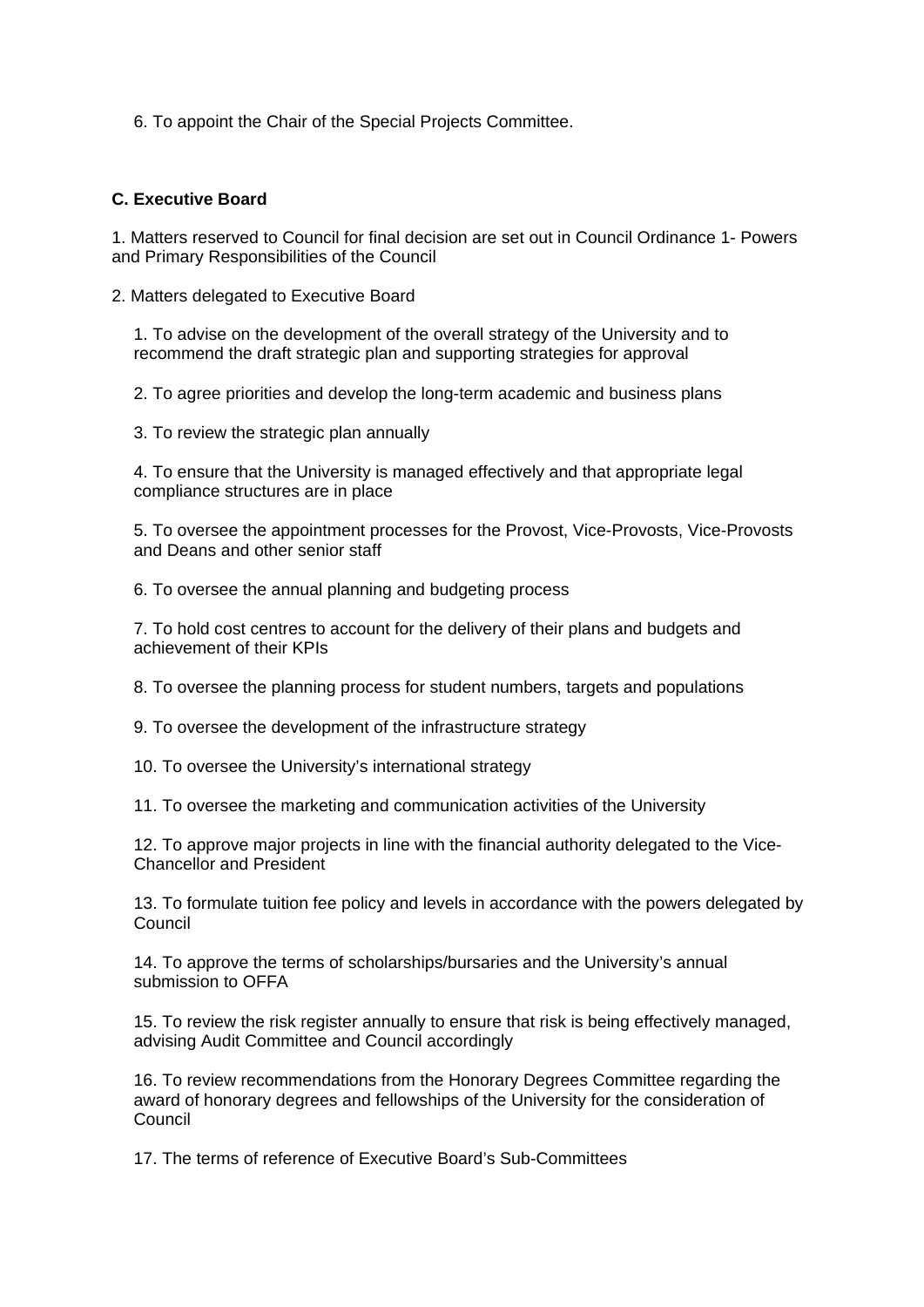18. To oversee the appointment processes for the Provost and other senior staff

19. To establish policies and oversee the process of academic staff promotions appointments, training and development

20. To oversee the planning process for student numbers, targets and populations.

Executive Board may delegate to its Committees any or all of its powers in a manner and for such periods of time as are agreed with the Council.

## **D. Chair's [Chair of Council] Action**

1. The Chair of Council shall have delegated powers to act on the Council's behalf between its scheduled Meetings on:

i. Items of routine business that would not normally merit discussion at a meeting of the Council;

ii. Matters relating to the implementation of policies that have already been approved by the Council.

2. Where an issue arises which, in the view of the Chair of Council, is too urgent and important for consideration to be deferred until the next scheduled Meeting of the Council, the Chair of Council shall have delegated authority to take action on the Council's behalf. Such action may, at the discretion of the Chair of Council, take the form of:

i. Calling a Special Meeting of the Council;

- ii. Consulting with the Members of the Council by correspondence;
- iii. Taking Chair's action.

3. In all cases, the Chair of Council will exercise great care before taking action on behalf of the Council, and will consult with the Secretary to the Council on the most appropriate course of action. Chair's action on matters of importance will be taken only where delaying a decision would disadvantage the University.

4. Where the Chair of Council has exercised delegated authority to act on behalf of the Council, a written report on the action taken will be made to the next scheduled Meeting of the Council which shall give its formal endorsement or otherwise to the action.

5. In the absence of the Chair of Council the Deputy Chair of Council may assume responsibility for matters outlined in D 1-4 above.

## **E. Vice-Chancellor and President**

1. The Vice-Chancellor and President shall be the chief Academic and Administrative Officer of the University and shall preside over meetings of Senate and who shall, in the absence of the Chancellor or Pro-Chancellors and during a vacancy in that office, confer Degrees.

2. The Vice-Chancellor and President may refuse to admit any person as a student of the University without assigning any reason, and may expel, suspend, exclude and take other actions in relation to matters of student conduct, professional suitability and fitness to study as provided, from time to time, by Senate through its regulations, and may exclude any person from all parts of the University; provided that this power shall not extend to a member of the staff. This power may be delegated by the Vice-Chancellor and President as they may